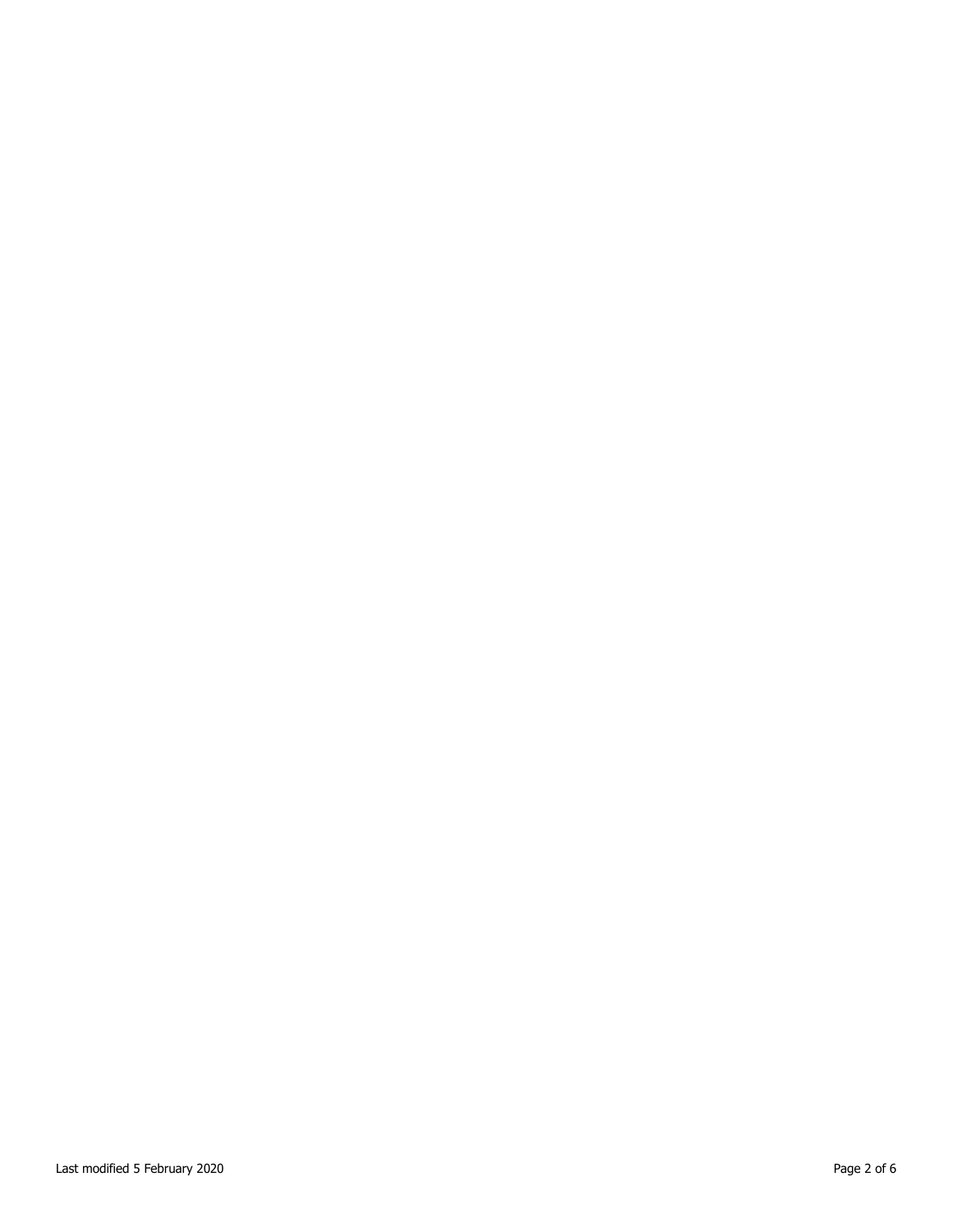

# **City of Ypsilanti Planning & Development Department**

One South Huron ۰ Ypsilanti, MI 48197 Phone: (734) 483-9646 www.cityofypsilanti.com

## **PLANNED UNIT DEVELOPMENT APPLICATION**

| Applicant*                                                                                                                                              |              |        |     |  |  |
|---------------------------------------------------------------------------------------------------------------------------------------------------------|--------------|--------|-----|--|--|
| Name                                                                                                                                                    |              |        |     |  |  |
| Address                                                                                                                                                 |              |        |     |  |  |
| City                                                                                                                                                    | <b>State</b> |        | Zip |  |  |
| Phone / Fax                                                                                                                                             |              | E-Mail |     |  |  |
| *If applicant is not owner of property, a written, notarized statement from the owner authorizing this application must be included.<br><b>Property</b> |              |        |     |  |  |
| Name of project                                                                                                                                         |              |        |     |  |  |
| Address                                                                                                                                                 |              |        |     |  |  |
| List all parcel identification numbers included in development:                                                                                         |              |        |     |  |  |
| Current use:                                                                                                                                            |              |        |     |  |  |
| Proposed use:                                                                                                                                           |              |        |     |  |  |
| Current Zoning:                                                                                                                                         |              |        |     |  |  |
| Legal description of property (may be attached)                                                                                                         |              |        |     |  |  |

### **THE CHECKLIST ON THE FOLLOWING PAGE MUST BE COMPLETED AND INITIALED.**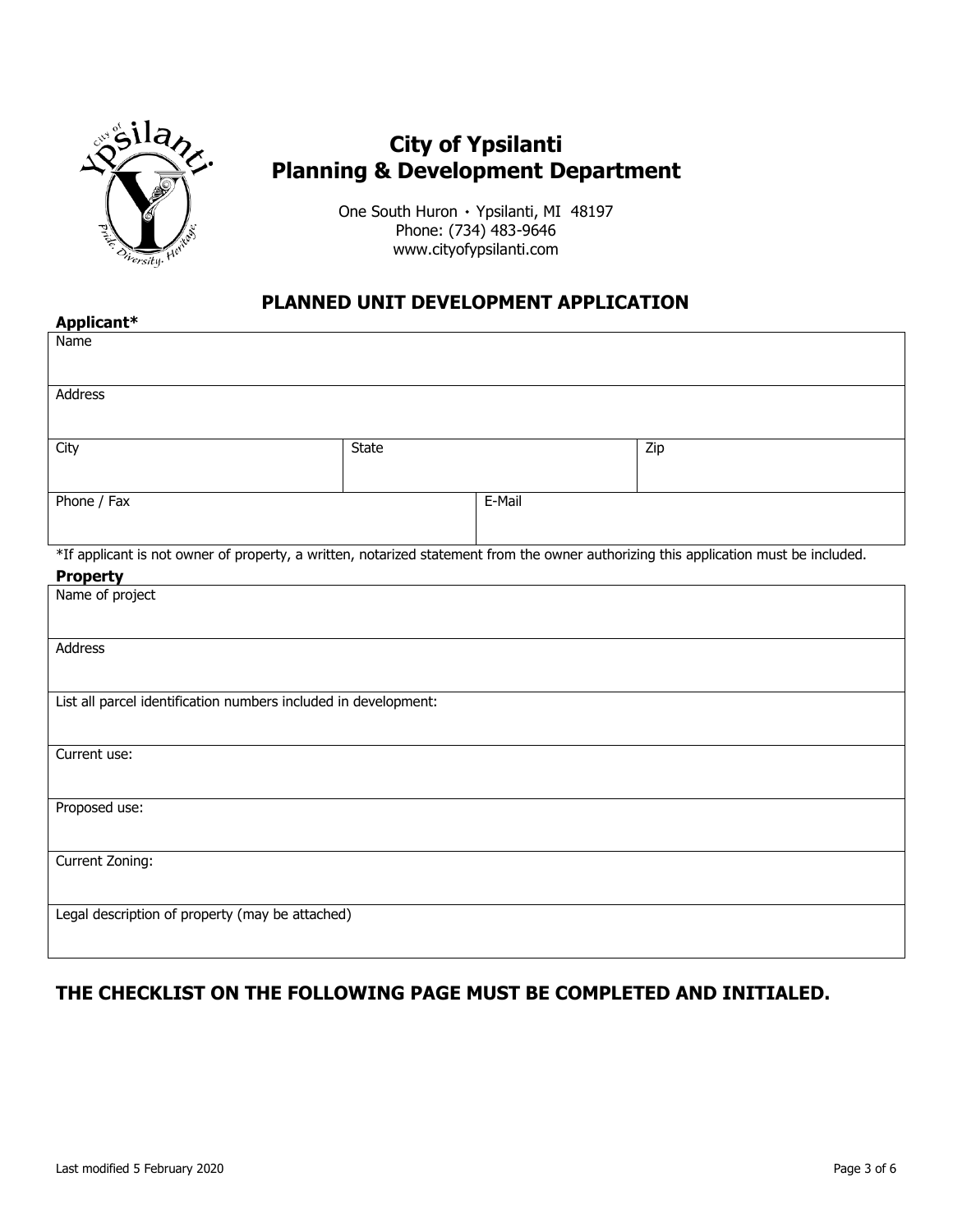#### **Each PUD application must include the following information, in addition to the standard site plan application requirements below:**

| A table of total land areas devoted to each type of use, usable floor areas, density calculations, number and type of<br>any dwelling units, and building ground coverage.                   |
|----------------------------------------------------------------------------------------------------------------------------------------------------------------------------------------------|
| A table describing the extent and quantity of open space areas, indicating the proposed uses and improvements for<br>such areas.                                                             |
| Copy of agreements, covenants, or deed restrictions which will assure that the development will be<br>completed and maintained as shown on the plans by the developer and successive owners. |
| Narrative explaining how exceptions to the zoning ordinance will result in a higher-quality development than<br>if those standards were strictly adhered to.                                 |

## **Required Information for a Site Plan**

| <b>Project-identifying information</b>                                                                                                                                       |
|------------------------------------------------------------------------------------------------------------------------------------------------------------------------------|
| Name of project                                                                                                                                                              |
| Brief description of project                                                                                                                                                 |
| Location map showing major thoroughfares and site location (no scale necessary)                                                                                              |
| Name, address and phone number of the site owner                                                                                                                             |
| Name, address and phone number of the developer                                                                                                                              |
| Name, address and phone number of the plan designer and their professional seal                                                                                              |
| <b>Existing conditions</b>                                                                                                                                                   |
| Scale (minimum of one inch equals 200 feet), north arrow, date of original drawing and any revisions                                                                         |
| Area of the site in square feet and acres, excluding all existing and proposed rights-of-way.                                                                                |
| Property lines and dimensions, including lines and dimensions of all rights-of-way & easements                                                                               |
| All structures and accessory structures, their uses and dimensions. These include but are not limited to buildings,                                                          |
| signs, drives, parking areas, sidewalks, utilities, lighting, fences, flagpoles, and dumpsters/refuse collection areas.                                                      |
| Location of abutting streets, existing and proposed rights-of-way, service drives, curb cuts, and access easements                                                           |
| serving the site, as well as driveways opposite the site and all driveways within 100 feet of the site. The centerline                                                       |
| of road rights-of-way shall be shown.                                                                                                                                        |
| Use(s) of existing buildings                                                                                                                                                 |
| Existing landscaping                                                                                                                                                         |
| Dimensions of all structures and lot lines within 50 feet of the site                                                                                                        |
| Existing zoning of the site and all adjacent properties                                                                                                                      |
| <b>Proposed conditions</b>                                                                                                                                                   |
| Scale (minimum of one inch equals 50 feet), north arrow, date of original drawing and any revisions                                                                          |
| Any changes to site dimensions, and completed Lot Split/Combination Application                                                                                              |
| Any exceptions to the ordinance requested                                                                                                                                    |
| Any changes to rights-of-way or easements on the property                                                                                                                    |
| All structures and accessory structures, their uses and dimensions, and additional information that may be required                                                          |
| by code. These include but are not limited to buildings, signs, drives, parking areas, sidewalks, utilities, lighting,                                                       |
| fences, flagpoles, and dumpsters/refuse collection areas.                                                                                                                    |
| Building floor plans and architectural wall elevations.                                                                                                                      |
| Location and dimensions of any open-air uses, such as outdoor cafes, open-air sales, or outdoor storage                                                                      |
| Parking areas, access drives, or sidewalks, showing the method of surfacing, number and size of spaces, aisles,                                                              |
| loading areas, and handicapped access ramps.                                                                                                                                 |
| Landscape plan in accordance with Article XI, division 5 of the Zoning Ordinance. Existing vegetation that is to be                                                          |
| retained on the site shall be shown.                                                                                                                                         |
| Direction and method of stormwater drainage, ground elevations of all existing buildings, site contours at 2 foot                                                            |
| intervals, drives and parking lots, and any unusual surface conditions. Include the method of collection; the method                                                         |
|                                                                                                                                                                              |
| and location of the connection to existing stormwater system; and first flush method and type of device that is                                                              |
| proposed.                                                                                                                                                                    |
| Indicate all areas of this site that are located within floodplains.<br>If phased construction is to be used, each phase must be noted and each phase must stand on its own. |

Site designer initials: \_\_\_\_\_\_\_\_\_\_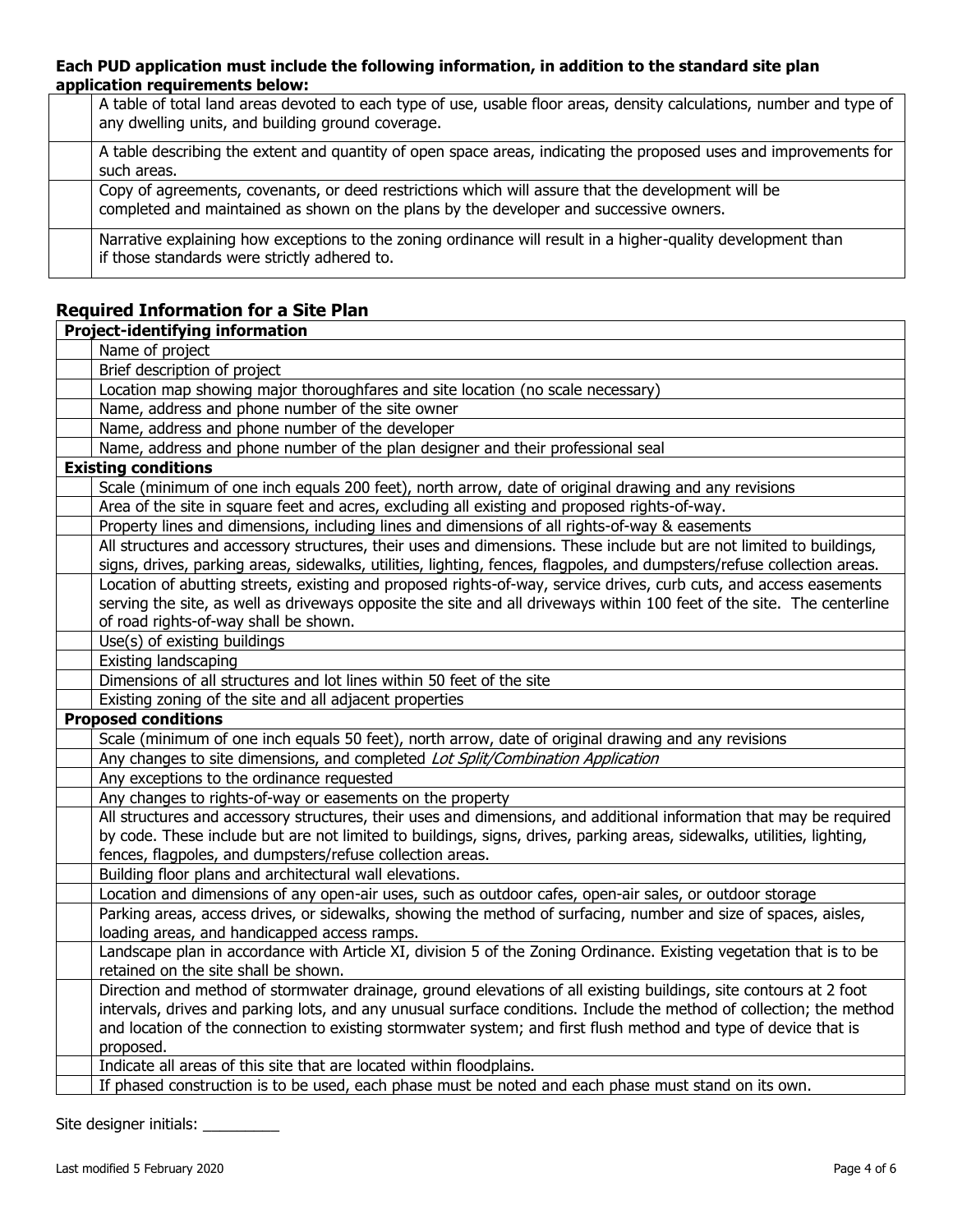**The City Planner, Planning Commission, or City Council may require other data deemed necessary for adequate review of a project.**

**The City Planner or Planning Commission may grant waivers of data requirements when specific data is deemed unnecessary in determining compliance with the Zoning Ordinance.**

**The Planning and Development Department reserves the right to reject any incomplete submission.**

**Four full-size, folded copies of the plans, and one electronic copy (PDF preferred) are required for review, unless otherwise specified by the City Planner.**

#### **Signature**

| I hereby attest that the above information is accurate. I am authorized to and grant permission to the City of Ypsilanti |       |  |  |  |  |
|--------------------------------------------------------------------------------------------------------------------------|-------|--|--|--|--|
| staff to be on the subject property for the purposes of preparing staff reports and/or evaluating this application.      |       |  |  |  |  |
| Signature:                                                                                                               | Date: |  |  |  |  |
|                                                                                                                          |       |  |  |  |  |
|                                                                                                                          |       |  |  |  |  |
|                                                                                                                          |       |  |  |  |  |
|                                                                                                                          |       |  |  |  |  |
| Print Name:                                                                                                              |       |  |  |  |  |
|                                                                                                                          |       |  |  |  |  |
|                                                                                                                          |       |  |  |  |  |
|                                                                                                                          |       |  |  |  |  |
|                                                                                                                          |       |  |  |  |  |